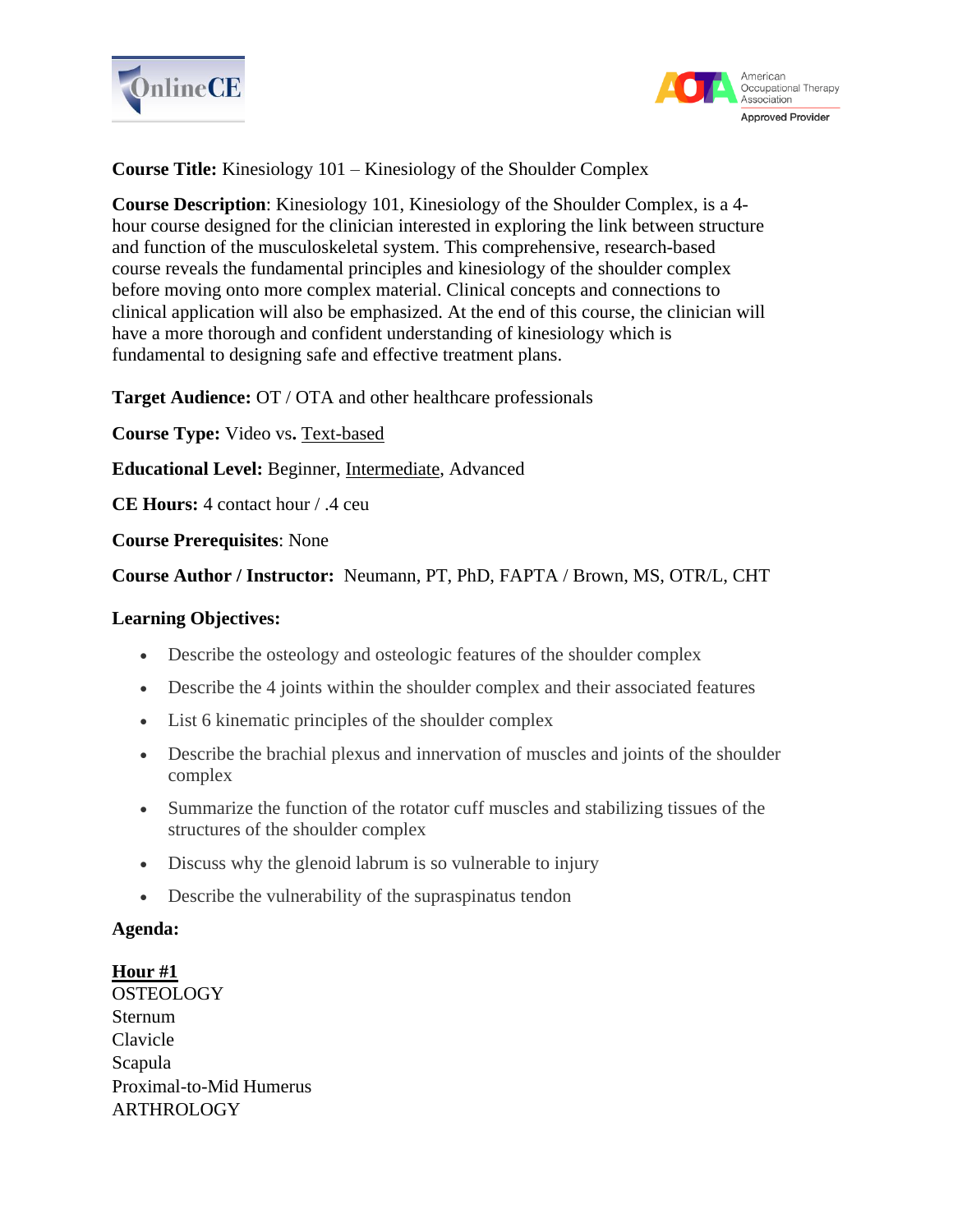Sternoclavicular Joint General Features Periarticular Connective Tissue Kinematics Acromioclavicular Joint General Features Periarticular Connective Tissue

### **Hour #2**

Kinematics Scapulothoracic Joint Kinematics Glenohumeral Joint General Features Periarticular Connective Tissue and Other Supporting Structures Scapulothoracic Posture and Its Effect on Static Stability Coracoacromial Arch and Associated Bursa Kinematics Overall Kinematics of Shoulder Abduction: Establishing Six Kinematic Principles of the Shoulder Complex Scapulohumeral Rhythm

#### **Hour #3**

Sternoclavicular and Acromioclavicular Joints during Full Abduction MUSCLE AND JOINT INTERACTION Innervation of the Muscles and Joints of the Shoulder Complex Introduction to the Brachial Plexus Innervation of Muscle Sensory Innervation to the Joints Action of the Shoulder Muscles Muscles of the Scapulothoracic Joint Elevators Depressors **Protractors Retractors** Upward and Downward Rotators

Muscles That Elevate the Arm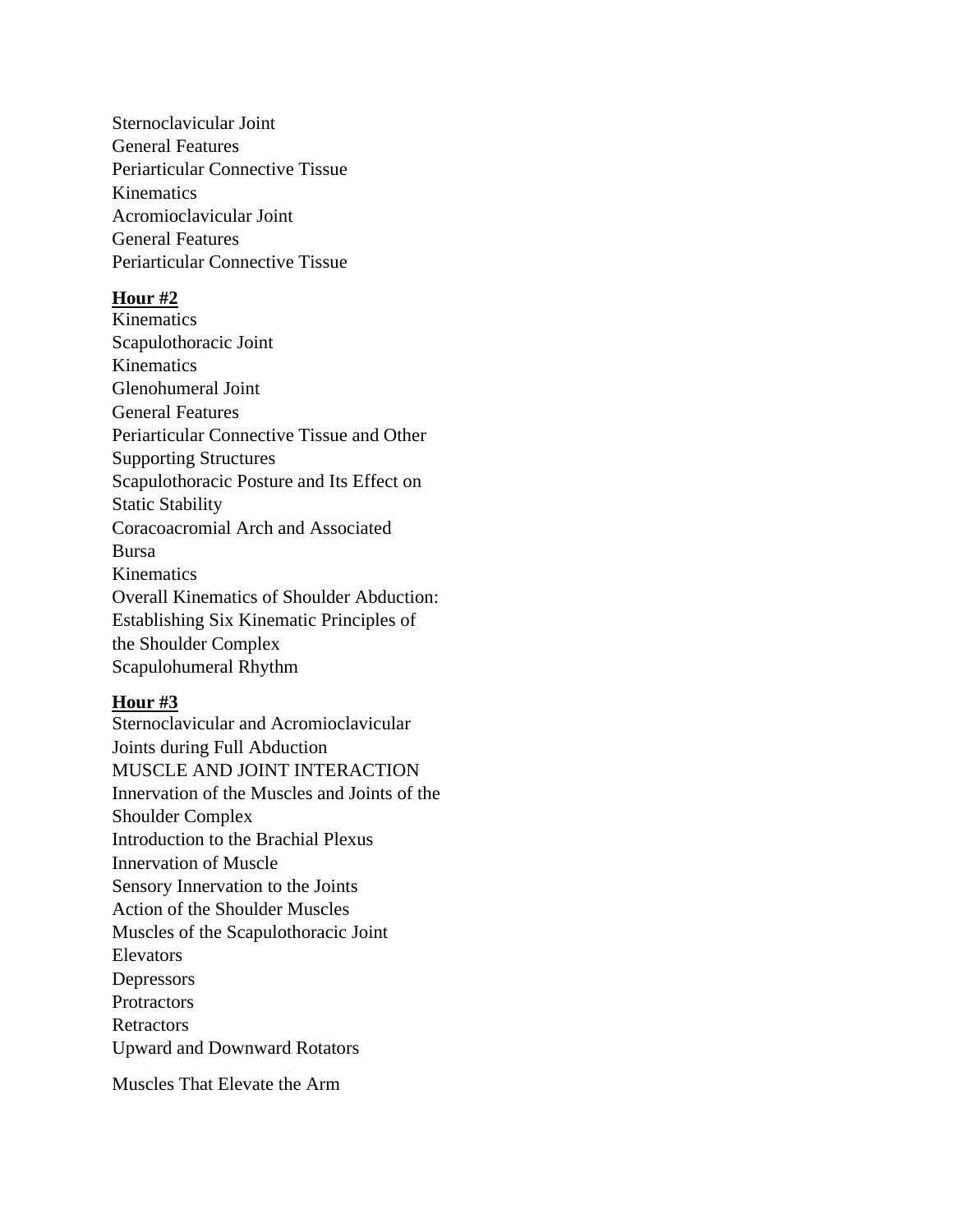# **Hour #4**

Muscles That Elevate the Arm at the Glenohumeral Joint Upward Rotators at the Scapulothoracic Joint Function of the Rotator Cuff Muscles during Elevation of the Arm Muscles That Adduct and Extend the Shoulder Muscles That Internally and Externally Rotate the Shoulder Internal Rotator Muscles External Rotator Muscles

# **Course Completion Requirements:**

A passing score of 100% is required for course completion. You will have as many attempts as needed until your passing score of 100% is achieved. Upon successful completion of course and completing a satisfaction survey, you will receive your certificate of completion.

# **Additional Course Information**

**Course Registration:** Register for Free at [www.OnlineCE.com.](http://www.onlinece.com/) Once registered, you can begin to purchase courses. Contact [info@onlinece.com](mailto:info@onlinece.com) for special needs requests and assistance.

**Refund Policy:** There will be no refunds for courses taken at OnlineCE.com or monies deposited into My CE Bank. Any money on account will be used for taking future courses. If you start a course in error, or if you are dissatisfied with a course, please contact us in the first part of the course and we will void the course and you can select a replacement course.

**Cancellation Policy:** Only available courses are offered online and on-demand and available for purchase. No registration fees are collected for courses that are not provided on-demand. Due to the online and on demand format, courses are not cancelled.

**Course Date and Location:** This is an independent course that is available 24/7 on-demand at [www.OnlineCE.com.](http://www.onlinece.com/)

**Required Materials and Equipment:** Courses offered on OnlineCE.com can be accessed on any type of computer or device. No special software is required but we do recommend the use of the Chrome Browser (recommended, not required). All course materials are contained within the courses and no prerequisites are required.



American Occupational Therapy Association

ID#4023. This distance learning-independent course is offered at .4 CEUs. Intermediate educational level, category foundational knowledge. AOTA does not endorse **Approved Provider** specific course content, products, or clinical procedures.

OnlineCE.com is an AOTA Approved Provider of professional development, #4023. Course approval